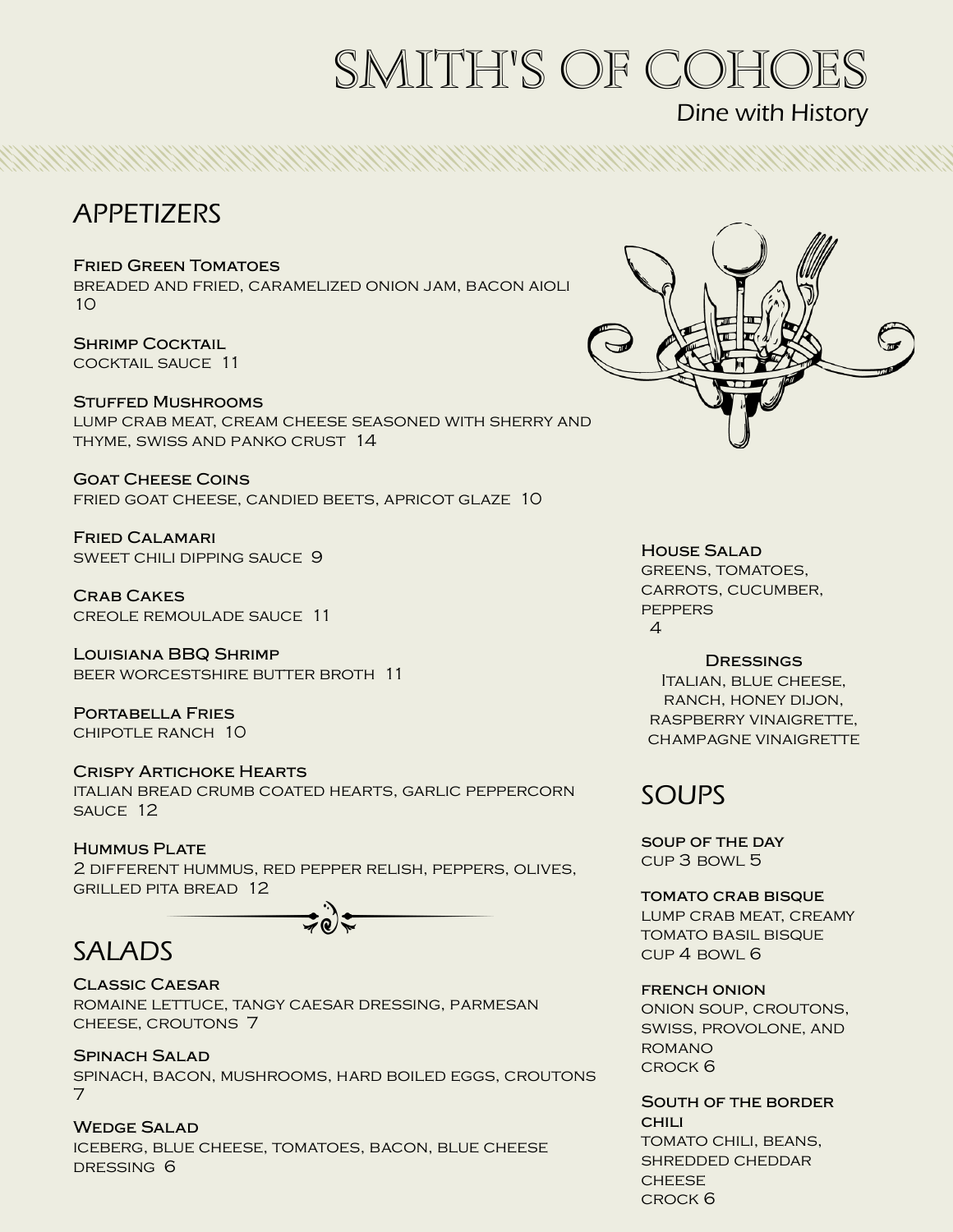# STEAK & CHOPS

All steaks are finished with house steak butter and served with the featured starch and vegetable of the day

*Big Mike's Pork Porterhouse* 14oz porterhouse pork chop, NY state apples, apple brandy demi 21

garlic butter and house cut seasoned fries

*Prime Sirloin* 12 ounces of prime sirloin steak with

23

### *Bone In Ribeye Steak*

16 ounce bone in ribeye 30

# *Grilled Filet Mignon*

8 OUNCE GRILLED FILET 28

*Grilled Steak Tips*

Cherry peppers and sweet onions in beef DEMI SAUCE 24

### *Steak Compliments*

**CHIPOTLE** Hollandaise 2 Irish whiskey pepper cream 3 Mushroom Port Wine DEMI<sub>4</sub> **BLEU CHEESE GARLIC** Crust 3 Crab Cake 7 Blackened Shrimp 7

*Beef Porterhouse* 18 ounce center cut porterhouse 28

# ENTREES

All entrees are served with soup or house salad

#### **Sauteed Veal Medallions**

mushrooms, tomatoes, garlic, white wine, served over linguine 23

#### **Marsala**

mushrooms, marsala wine sauce, served over linguine Chicken 18 Veal 22

#### **Lemone**

garlic, oregano, lemon, chicken stock, Parmesan cheese, served over linguine Chicken 18 Veal 22

#### **Chicken Cordon Bleu**

breaded chicken breast, ham, Swiss, whole grain mustard sauce, served with the featured starch and vegetable 19

#### **Baked Haddock**

dijon mustard cream, cracker crumb crust, served with the featured starch and vegetable 22

#### **Stuffed Salmon**

salmon stuffed with crab and shrimp stuffing topped with citrus hollandaise, served WITH THE FEATURED STARCH AND VEGETABLE 25

#### **Shrimp and Pork Belly**

sauteed shrimp, cured pork belly, leek cream sauce, pappardelle pasta 23